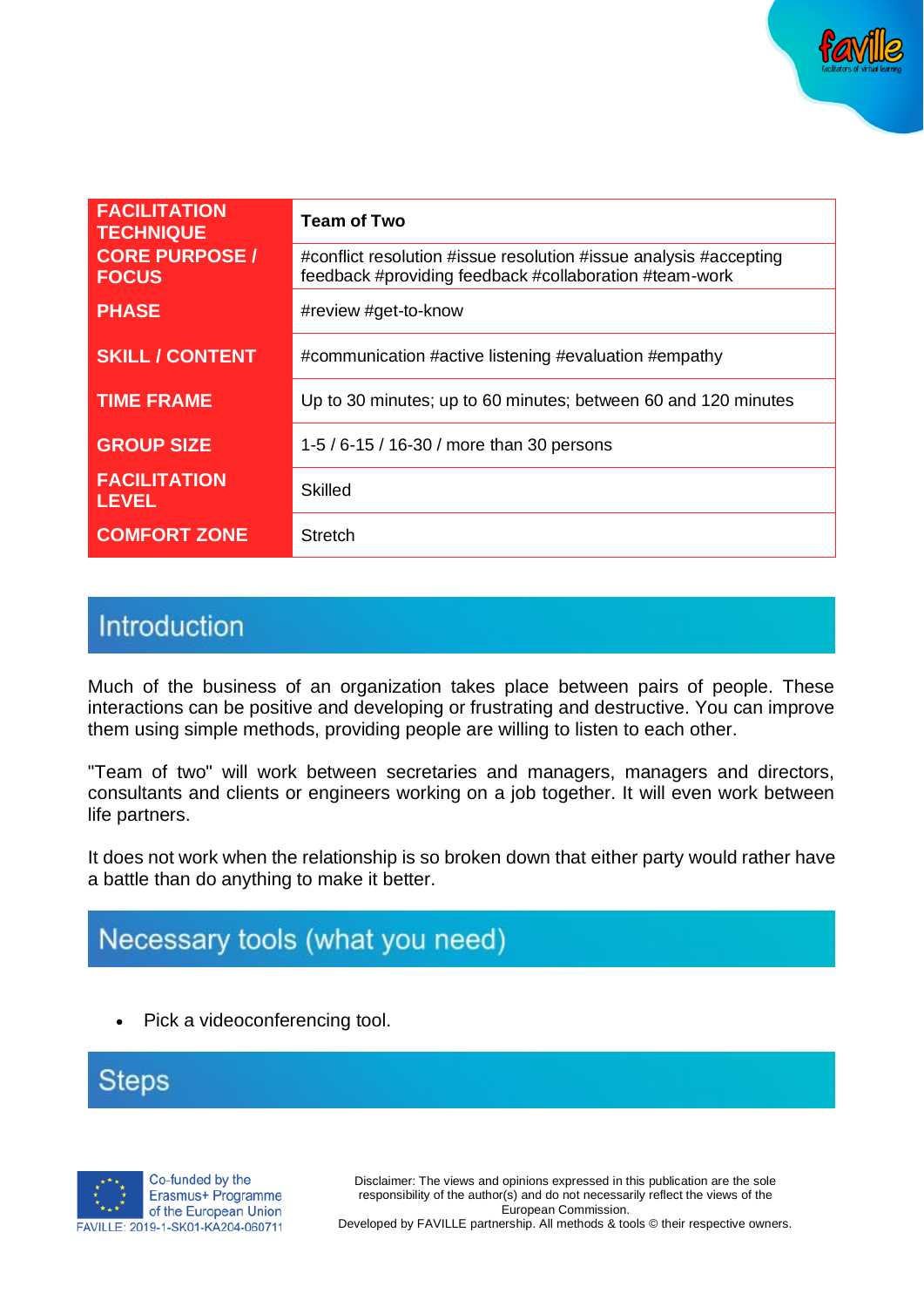

- 1. Each person writes down:
	- a. How they think they could help the other person,
	- b. How they think the other person could help them.

The hypothetical example of a manager and secretary will make this clearer.

#### Manager's list:

*Things I, manager, could do to help you*

- *Let you know where I am going when I leave the office.*
- *Stop giving long urgent tasks after 4pm*.

*Things you, secretary, could do to help me:*

- *Tell me what you need from me so you can give me the best help.*
- *Help me be more organized in my work.*

Secretaries' list:

*Things I, secretary, could do to help you:*

- *Talk to other secretaries on site to see if they have good admin. ideas we could use.*
- *Filter your emails, deal with routine ones.*

*Things you, manager, could do to help me:*

- *Listen to me when I am overloaded.*
- *Help me understand your priories.*

The people decide what to do.

A person may say*:*

- *"Of course I will do as you ask". This would be sensible if the request is easy and gives an immediate benefit.*
- *"I can't do that because..." . The request might violate your values, by being (say) unethical, or it might be politically unacceptable, or take too much time.*
- *"I would be prepared to meet your request if you would help me with this one of mine". The request might demand work or a change of attitude. You would both win eventually.*

It helps people to follow through with their decisions if they record and preferably display their agreements*.*

Play the negotiation straight. If you use tactics or manipulation, then people will not use the method again. They will also become suspicious of all the management techniques you use.

Make your requests small, clear and doable. It is more useful to ask someone to say "Hello" in the morning than to "Be more considerate".